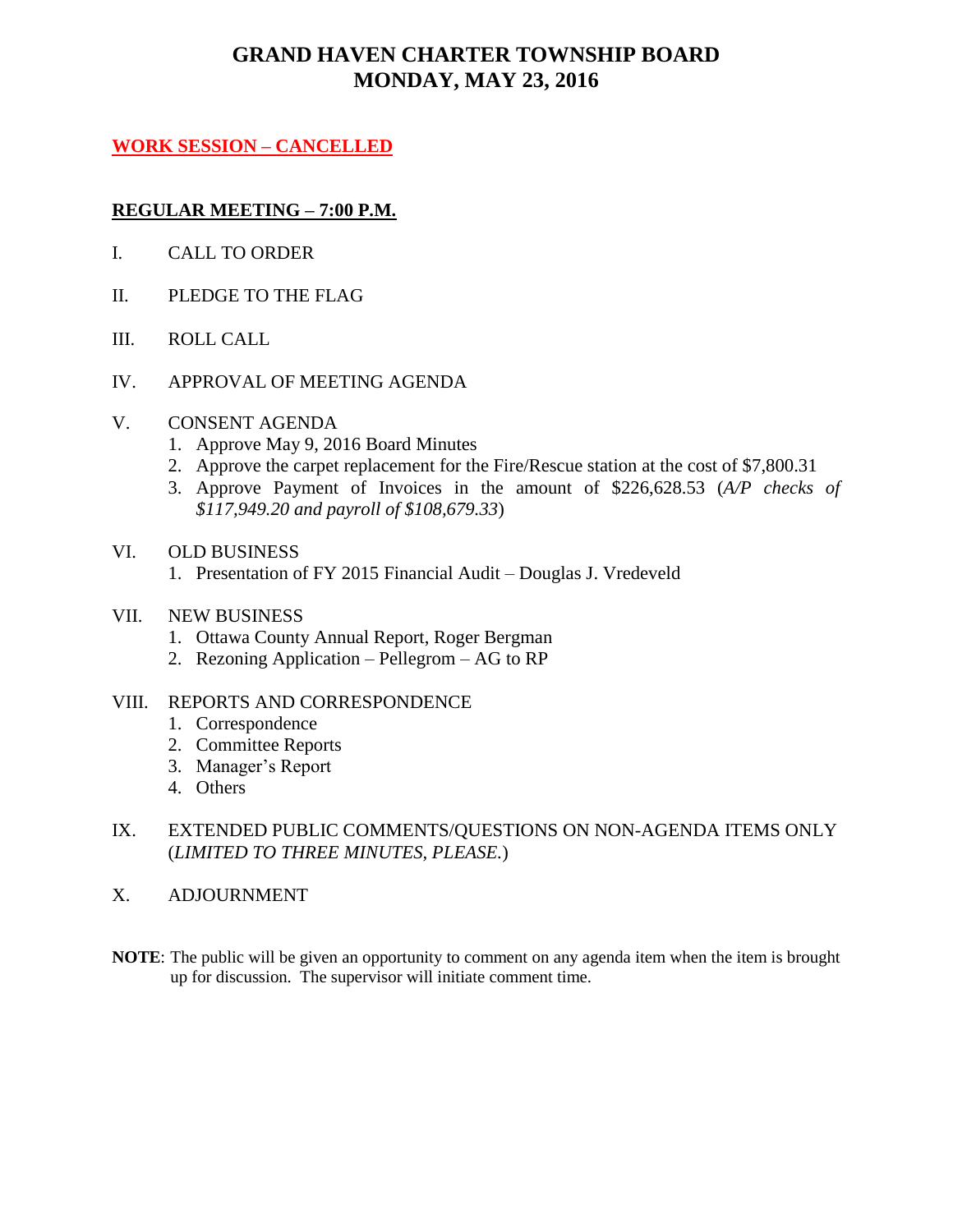#### **GRAND HAVEN CHARTER TOWNSHIP BOARD MONDAY, MAY 9, 2016**

#### **WORKSESSION – 6:00 p.m.**

1. Manager Cargo discussed the next step in the clean-up of the Witteveen property and the low bid for the removal of the remaining buildings, junk and rubbish, tub grinding of waste material. The low bid was for \$45,100 from Schmidt Brothers Excavating, a local company.

Staff also provided a recommendation regarding the removal of wire fencing. This would be an on-going project – as opposed to bidding the project.

The Board instructed staff to remove the sections of fence as noted on the "Fence Map"; but, that this fence removal would be completed on a "piecemeal" basis over the course of the next  $12\pm$  months using County work crews, DPW staff, Friends of Parks, volunteers, etc.

2. The Planning Commission poised a question regarding potable water in the case of an emergency.

Staff noted that should a well(s) fail or become contaminated that there are two basic options. The first is to replace the existing well with a "drilled" well that can be made deeper (*i.e., 100 to 400 feet*). This is most viable if only one or a few wells fail and the property owner's well is a "driven" well that is 50 feet or less in depth.

The second option would be to extend municipal water through a Special Assessment District or with grant monies, if available. This alternative would likely be most viable if there were numerous wells within one area that failed or were contaminated.

It was noted that should a property owner's well fail or become contaminated that Township staff can assist with helping the property owner determine which option would be best for their circumstances.

- 3. Trustee Hutchins provided an update on the proposed NORA Recreation Plan and a Survey and Study that will be administered through the Chamber of Commerce that will examine needs and collaborative possibilities between NORA and the YMCA.
- 4. It was noted that the Zoning Ordinance referendum would be a ballot initiative on the November Presidential Election.

#### **REGULAR MEETING**

#### I. CALL TO ORDER

Supervisor French called the regular meeting of the Grand Haven Charter Township Board to order at 7:00 p.m.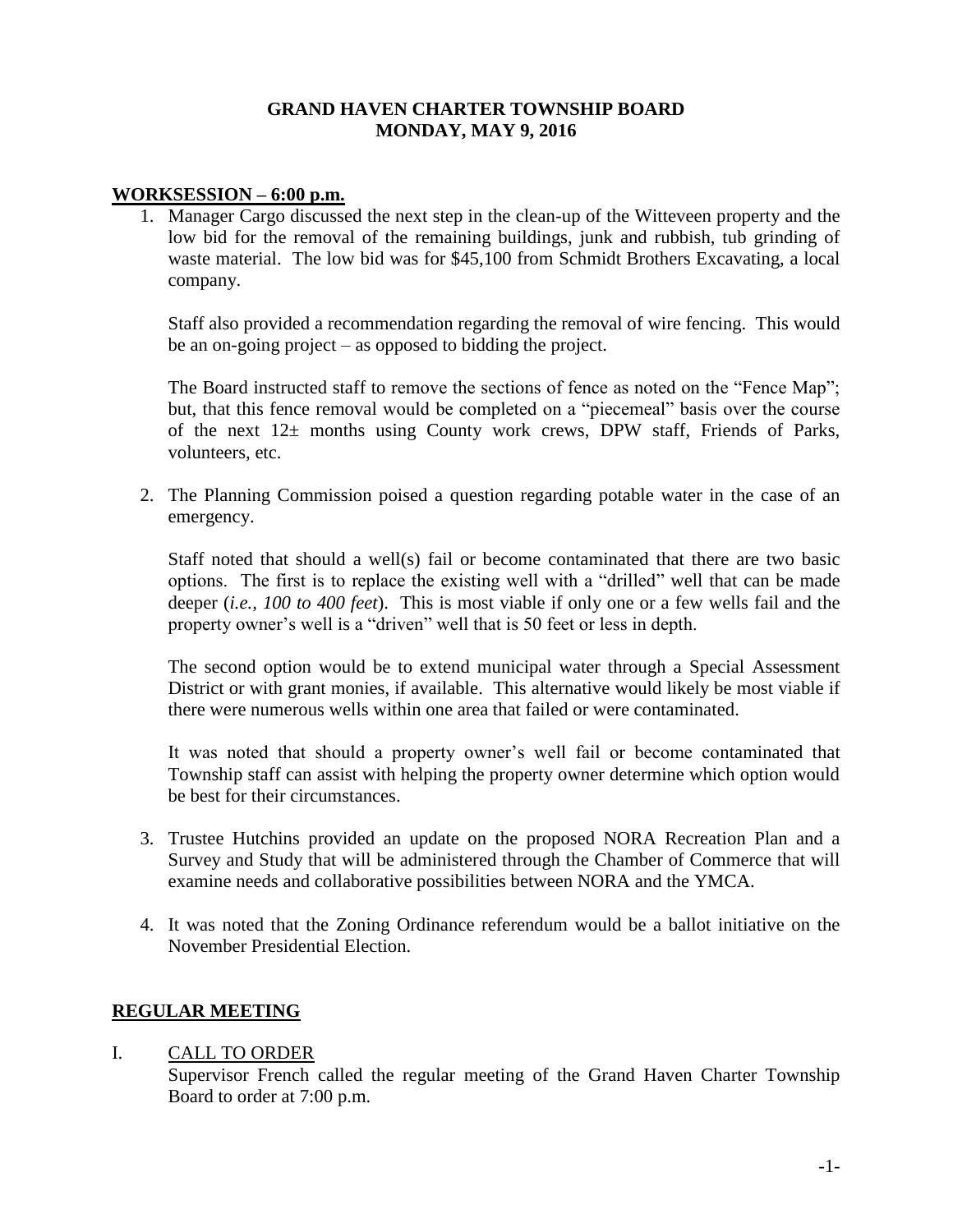### II. PLEDGE TO THE FLAG

#### III. ROLL CALL

**Board members present:** French, Meeusen, Behm, Hutchins, Redick, and Kieft. **Board members absent:** Larsen

Also present was Manager Cargo.

**Without objection**, the Board appointed Treasurer Kieft as the Temporary Clerk.

#### IV. APPROVAL OF MEETING AGENDA

**Motion** by Trustee Hutchins and seconded by Trustee Behm to approve the meeting as presented. **Which motion carried.**

#### V. APPROVAL OF CONSENT AGENDA

- 1. Approve April 25, 2016 Board Minutes
- 2. Approve Payment of Invoices in the amount of \$825,916.47 (*A/P checks of \$726,755.68 and payroll of \$99,160.79*)

**Motion** by Trustee Meeusen and seconded by Treasurer Kieft to approve the items listed on the Consent Agenda. **Which motion carried**.

#### VI. OLD BUSINESS

1. **Motion** by Treasurer Kieft, supported by Trustee Behm to approve Resolution 16-05- 02 that updates and amends Section 10.11 of the Administrative Policies and Procedures Manual, which addressed the daily boat launch fees. **Which motion carried** pursuant to the following roll call vote:

Ayes: Kieft, Meeusen, French, Hutchins, Behm, Redick Nays: Absent: Larsen

2. **Motion** by Trustee Meeusen, supported by Supervisor French to approve Resolution 16-05-03 that updates and amends Section 5.5 of the Administrative Policies and Procedures Manual, which increases the inventory of fixed assets to a \$5,000 minimum. **Which motion carried** pursuant to the following roll call vote: Ayes: Meeusen, French, Behm, Redick, Hutchins, Meeusen

Nays:

Absent: Larsen

3. **Motion** by Supervisor French, supported by Trustee Meeusen to approve Resolution 16-05-04 that updates and amends Section 5.12 of the Administrative Policies and Procedures Manual, which addresses credit card usage. **Which motion carried** pursuant to the following roll call vote:

Ayes: French, Redick, Kieft, Behm, Hutchins, Meeusen Nays:

Absent: Larsen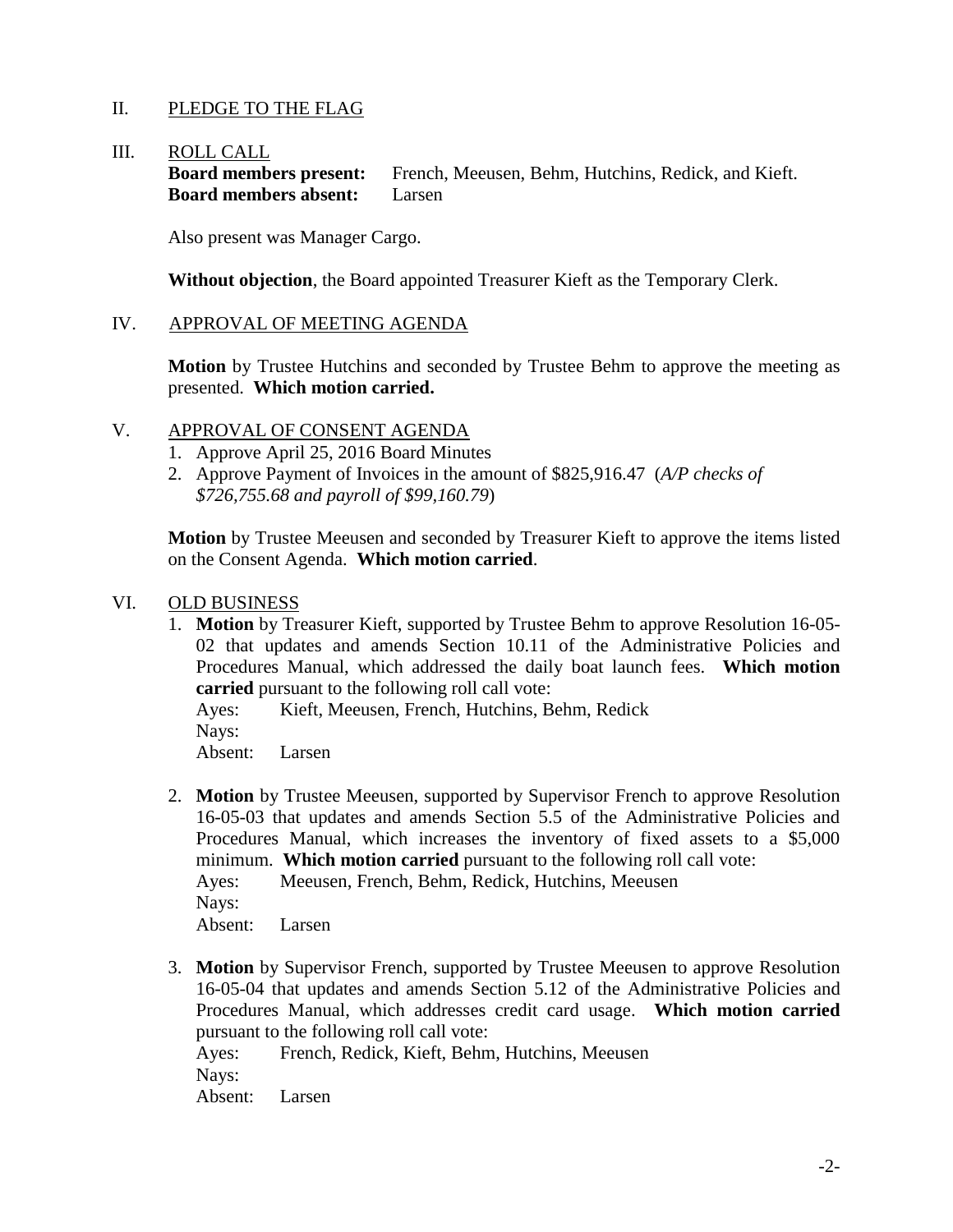#### VII. NEW BUSINESS

- 1. **Motion** by Supervisor French, supported by Trustee Behm to authorize the Public Services Director to execute a unit price agreement with Schmidt Brothers Excavating for the Witteveen Property Clean-up at an estimated price of \$45,100 and to instruct staff to complete the necessary budget adjustments for the June Budget Amendments. **Which motion carried**.
- 2. **Motion** by Supervisor French, supported by Trustee Hutchins to authorize the offer of employment to Proksa as Human Resources Supervisor at a cost of \$36.60 per hour for not more than 20 hours per week. **Which motion carried**.

#### VIII. REPORTS AND CORESPONDENCE

- a. Correspondence was reviewed
- b. Committee Reports
- c. Manager's Report, which included:
	- i. March Building Report
	- ii. March Ordinance Enforcement Report
	- iii. March Public Services Report
- d. Others
- IX. PUBLIC COMMENTS Public comments were received.

#### X. ADJOURNMENT

**Motion** by Trustee Hutchins and seconded by Trustee Behm to adjourn the meeting at 7:14 p.m. **Which motion carried.**

Respectfully Submitted,

William Kieft, III Grand Haven Charter Temporary Township Clerk

Karl French Grand Haven Charter Township Supervisor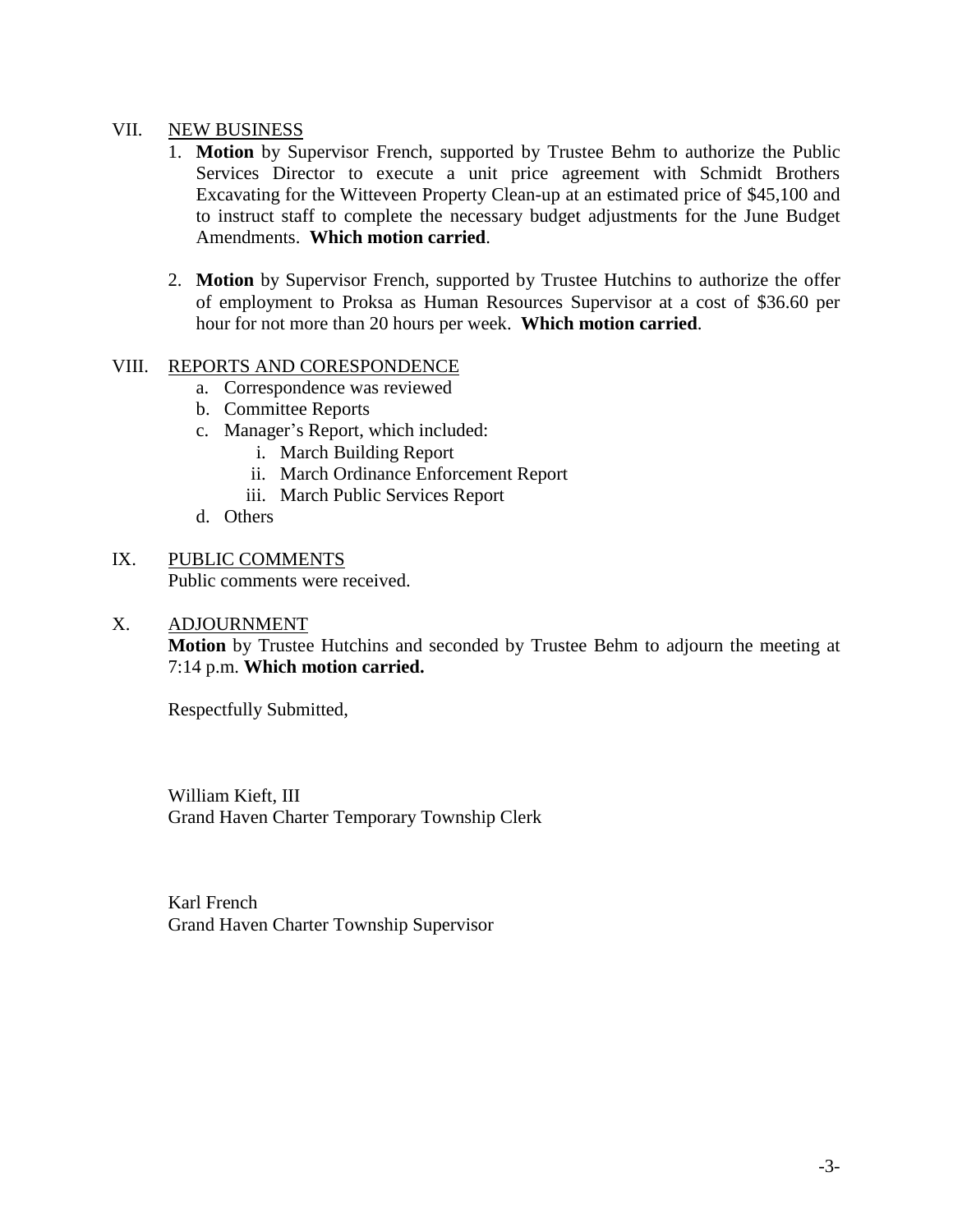

# **Fire/Rescue Memo**

| DATE: May 19, 2016                                 |
|----------------------------------------------------|
| TO: Grand Haven Charter Township Board of Trustees |
| FROM: Chief Tom Gerencer                           |
| RE: Carpet replacement in the Fire/Rescue station  |

You may recall that the 13-year old carpet in the Fire/Rescue station is in need of replacement. The 2016 budget was approved for \$9,000.00 carpet replacement.

I am recommending the bid for \$7,800.31 from Johnson Commercial Interiors be approved by the Board. Their bid is not the lowest. However, the carpet seems to be a higher quality. And the carpet specification shows better longevity attributes (e.g. does not absorb spills like a standard carpet tile).

The 3 required bids are:

- Lakeshore Carpet One \$10,044.87 (*i.e.* over budget)
- Johnson Commercial Interiors
- Builders Floor Covering \$6,887.58

The request to purchase new carpet for the Fire/Rescue Station (i.e. \$7,800.31 from Johnson **Commercial Interiors**) will be placed on the May  $23^{rd}$  consent agenda for Board approval.

\$7,800.31

If you have any questions or concerns please feel free to call or email me at any time.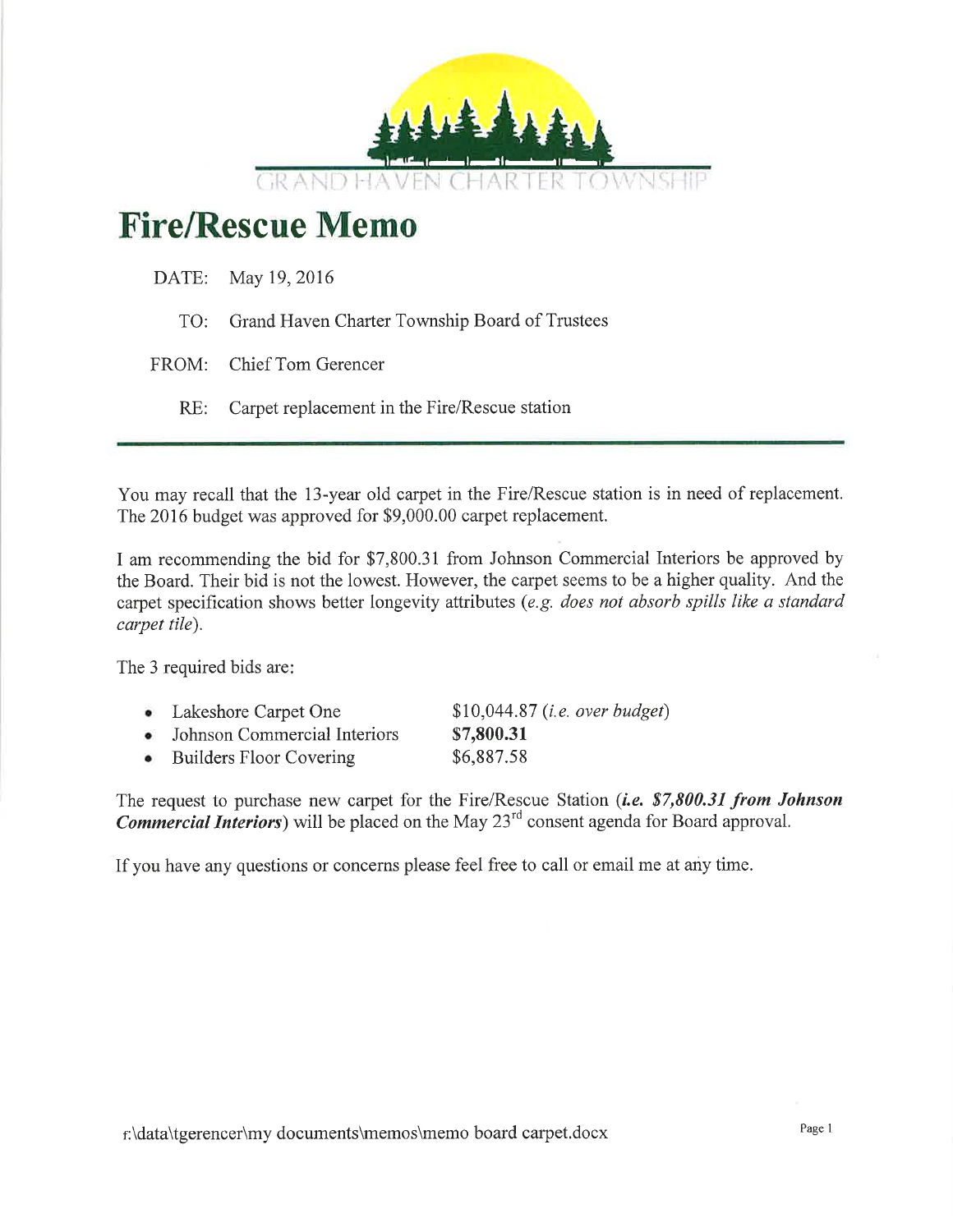

# **Community Development Memo**

| DATE: | May 19, 2016                                |
|-------|---------------------------------------------|
| TO:   | Township Board                              |
| FROM: | Stacey Fedewa, Planning & Zoning Official   |
| RE:   | Pellegrom – Rezoning Application (AG to RP) |

### **BACKGROUND**

The applicants, Richard and Gail Pellegrom, attended the April 18<sup>th</sup> public hearing for the Master Plan and requested the Future Land Use Map be amended to master-plan their 25 acre parcel for Rural Residential instead of Agricultural. The Planning Commission agreed with the request, and the Map was amended.

Subsequently, on May  $16<sup>th</sup>$  the Planning Commission adopted a motion recommending the Board approve the rezoning request.

The Pellegrom's desire to rezone their 25 acre parcel (70-07-21-400-015) from Agricultural (AG) to Rural Preserve (RP). If approved, they will apply for a land division to create two 12.5 acre child parcels. One of the child parcels will be sold to their son who intends to build a single family

dwelling.

The rezoning application was tested against the "Three C's" evaluation method.

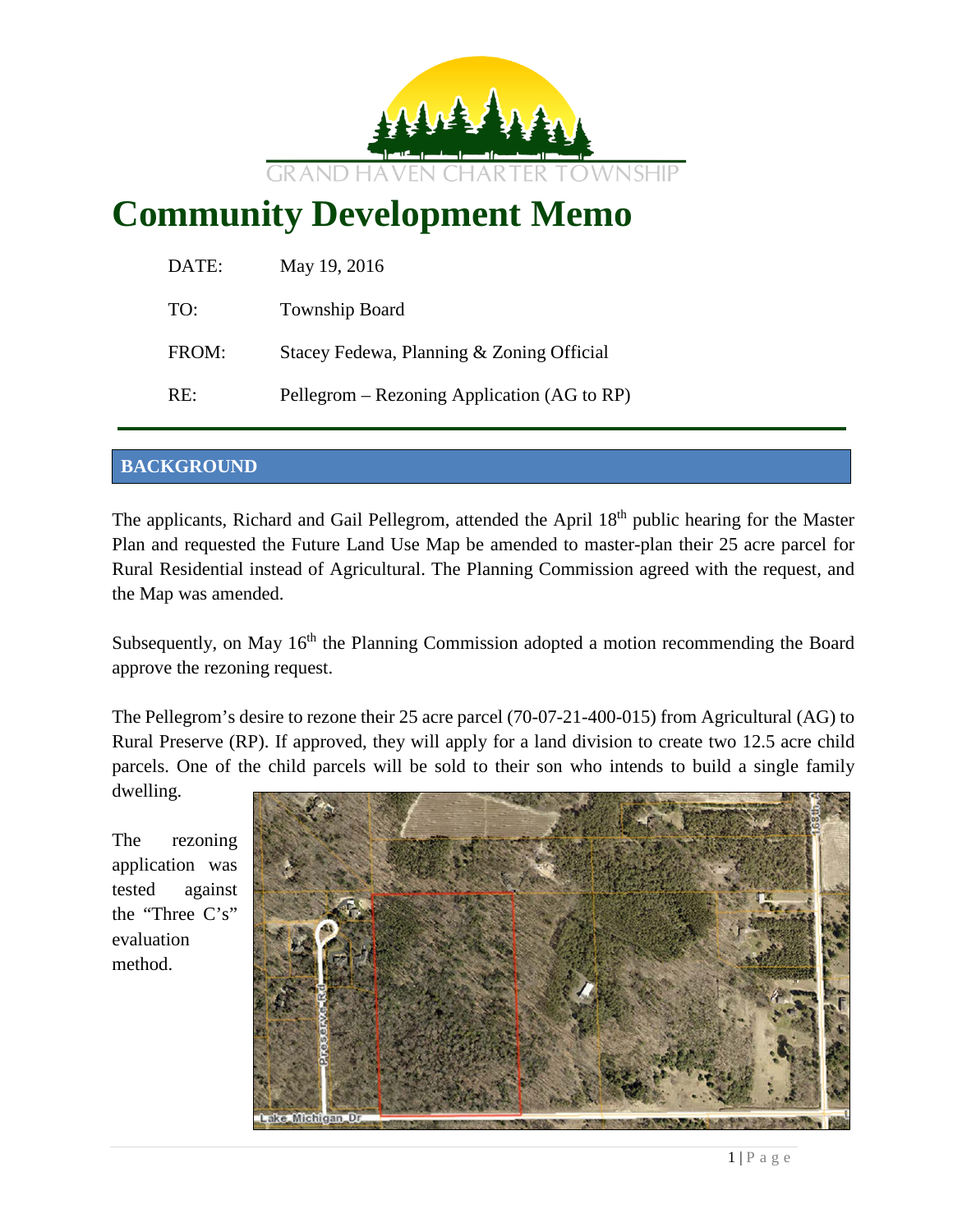# **COMPATIBILITY**

*Is the proposed rezoning compatible with the existing developments or zoning in the surrounding area?*

The zoning for parcels that border the applicants' parcel is:

| North AG |                      |
|----------|----------------------|
| South RP |                      |
| East AG  |                      |
|          | West Residential-PUD |

The 2016 Future Land Use Map has masterplanned the subject parcel for Rural Residential.

The **RR future land use category includes RP and RR as the corresponding zoning districts**, and the Pellegrom's are requesting a rezoning to RP.



# **CONSISTENCY**

*Is the proposed rezoning consistent with the goals and objectives of the Master Plan and does it coincide with the Future Land Use Map in terms of an appropriate use of the land?*

The proposed rezoning is consistent with surrounding land uses and the Statement of Purpose narrative for the RP district, which includes:

- The purpose of the RP District is to provide an intermediate district between the AG District and other residential districts.
- It is intended to be a low density type of use, on which minimum residential development is permitted because of proximity to agricultural uses and practices.
- It is intended to provide a district for large parcels that are unsuitable for agricultural uses.

As noted above, the applicant intend to divide, and sell, approximately 12.5 acres to their son for the construction of a single family dwelling, which aligns with the purpose of the district.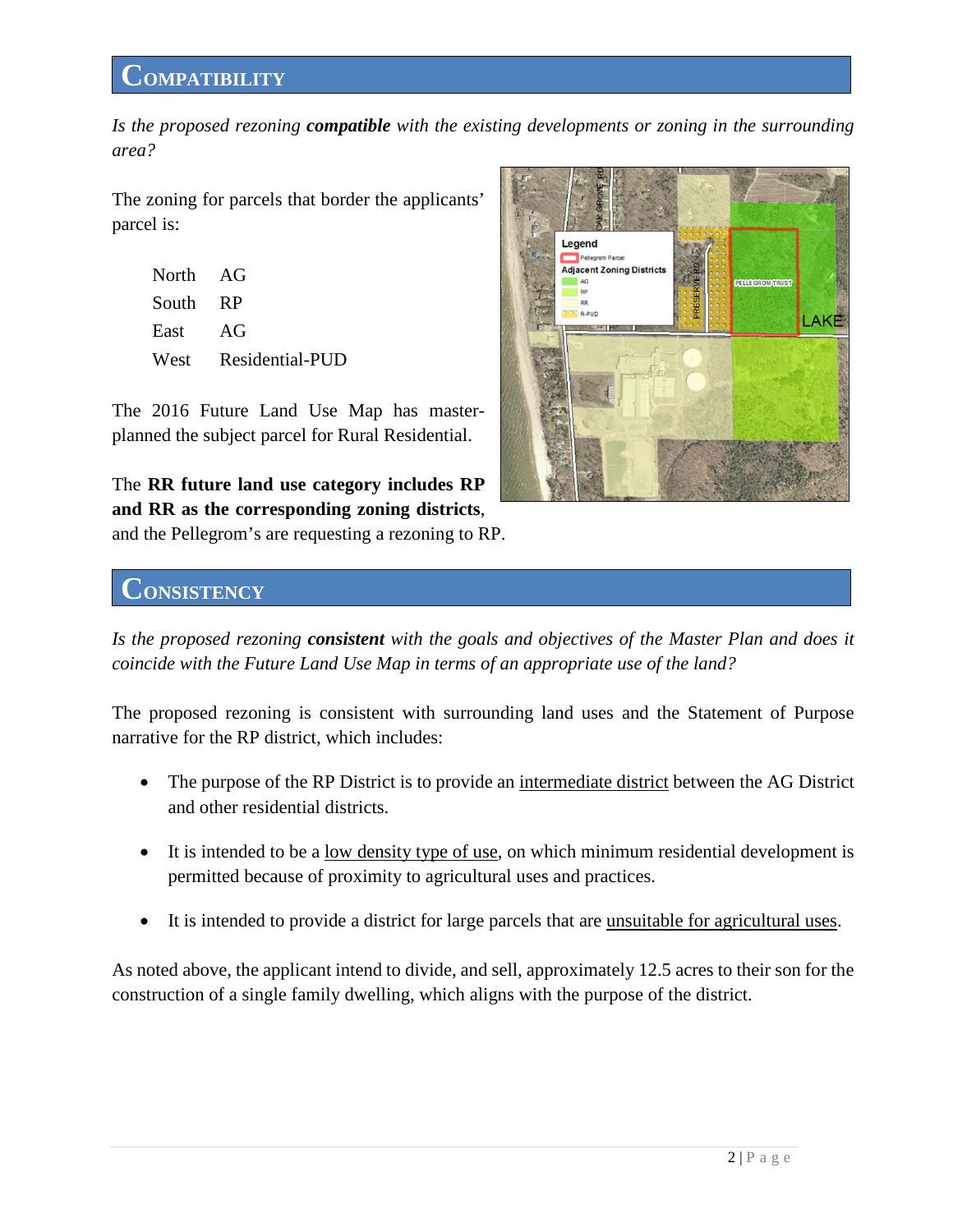*Does the proposed rezoning require an extension of public sewer and water, roadway improvements, or enhanced fire and police protection, and if so, is it in an area capable of being provided with such services?*

Parcels within the RP district should be supported by minimal infrastructure features, such as unpaved roads. The subject parcel has access to public water, natural gas, and paved roads.

#### **SAMPLE MOTIONS**

If the Township Board finds the rezoning application meets the applicable standards, the following motion can be offered:

**Motion** to present the Zoning Map Amendment Ordinance concerning the rezoning of Parcel No. 70-07-21-400-015, from Agricultural (AG) to Rural Preserve (RP), and to postpone further action until June  $13<sup>th</sup>$  when the zoning map amendment ordinance will be considered for adoption and approval. **This is the first reading**.

If the Township Board finds the rezoning application does not meet the applicable standards, the following motion can be offered:

**Motion** to **deny** the Pellegrom rezoning application of parcel 70-07-21-400-015 from Agricultural (AG) to Rural Preserve (RP) because the application does not meet the requirements and standards set forth by the Grand Haven Charter Township Zoning Ordinance, Master Plan, and Future Land Use Map.

If the Township Board finds the rezoning application is premature or needs revisions, the following motion can be offered:

**Motion** to **table** of the Pellegrom rezoning application, and direct the applicant to address the following items:

1. *List the items*…

Please contact me prior to the meeting if you have questions.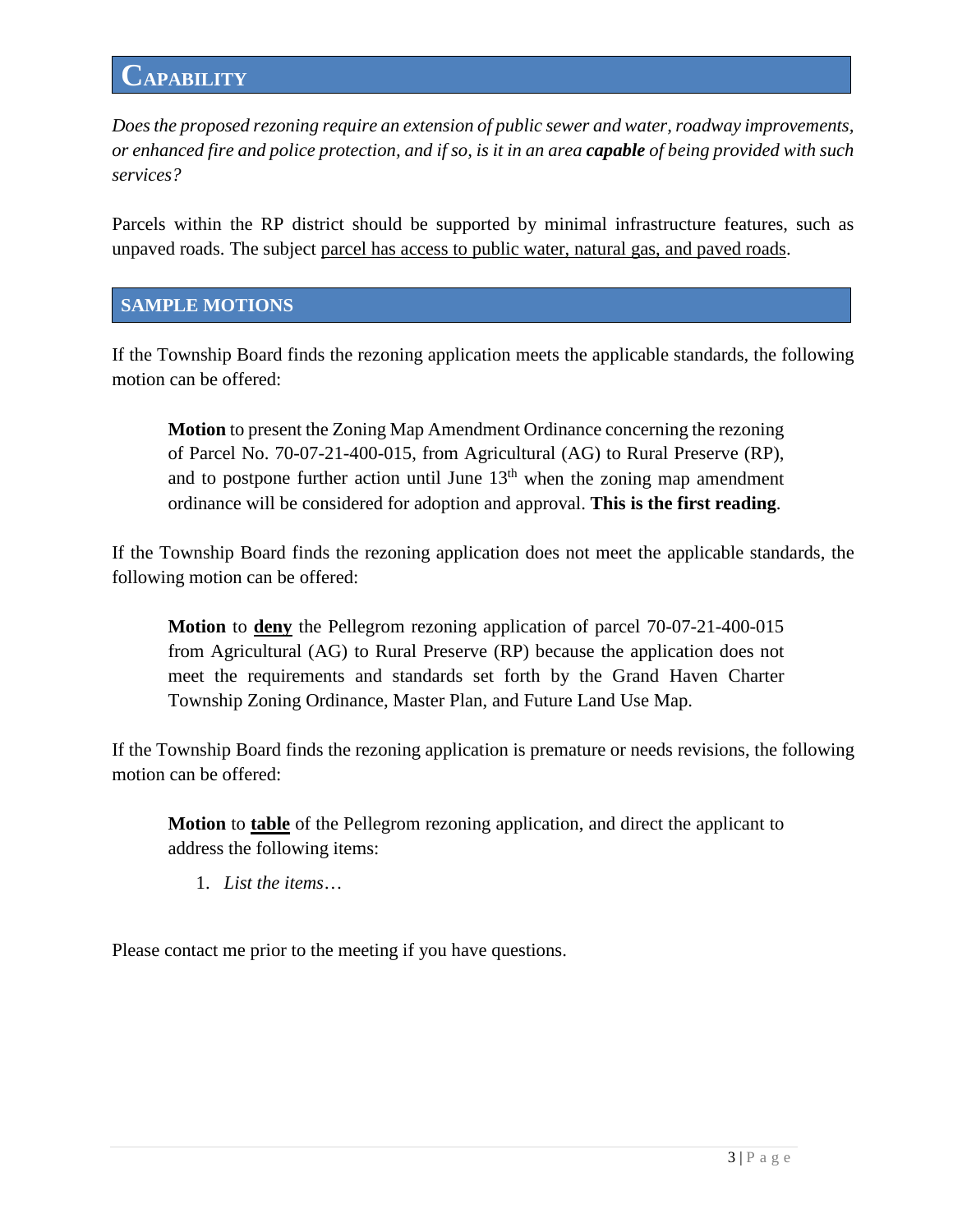#### **TOWNSHIP GRAND HAVEN CHARTER** ZONING AMENDMENT REQUEST APPLICATION

|                               | <b>Fee</b> - \$150.00 plus a \$500.00 escrow*                                                       |  |
|-------------------------------|-----------------------------------------------------------------------------------------------------|--|
|                               |                                                                                                     |  |
| <b>Applicant information</b>  |                                                                                                     |  |
| Name                          | egrom<br>RICHAR                                                                                     |  |
| Phone                         | Fax<br>$ot6 - 842 - 6053$                                                                           |  |
| Address                       | HAVEN<br>RAND<br>1126                                                                               |  |
|                               |                                                                                                     |  |
|                               | <b>Owner information</b> (If different from applicant)                                              |  |
| Name                          | ellegrom TRUST                                                                                      |  |
| Phone                         | Fax                                                                                                 |  |
| <b>Address</b>                |                                                                                                     |  |
|                               |                                                                                                     |  |
| <b>Property information</b>   |                                                                                                     |  |
| Address/Location              | MICHIGAN<br>DR<br>AKe                                                                               |  |
| Parcel #<br>$70 - 07$         | $21 - 400 - 015$                                                                                    |  |
| Subject Property size (acres) | (Include a survey with the legal description)<br>$25 +$                                             |  |
| Zoning (current)              | Zoning requested<br>AG                                                                              |  |
| <b>Adjacent Zoning</b>        | $\overline{P}UD$<br>R P<br>ΑG<br>G                                                                  |  |
|                               | West<br>South<br>East<br>North                                                                      |  |
| Master Planned Zoning         | Is Request Consistent with Township Master Plan?                                                    |  |
|                               | No<br>Does this property abut a Township border?                                                    |  |
|                               | Present use of the subject property $VACANT$                                                        |  |
|                               | Proposed use of the subject property $2-\sqrt{0}$ +ACRES SIUGLE family<br>$D\omega e$ <i>llings</i> |  |
|                               | Number and type of existing structures on the subject property<br>$-0-$                             |  |
|                               | Is the subject property located on a paved road? $LK W \cap R_V \subset$                            |  |
|                               | Is municipal water located within 2,700 feet of the subject property?                               |  |
|                               | Is municipal sewer located within 2,700 feet of the subject property?                               |  |
|                               |                                                                                                     |  |

NOTE: The architect, engineer, planner, or designer shall be responsible for utilizing the Township Ordinance books and following the requirements for zoning amendments and procedures as stated in Section 27.08. Please submit thirteen (13) copies of the required information with you application.

| I hereby attest that the information on this application form is, to the best of my knowledge, true and |               |  |
|---------------------------------------------------------------------------------------------------------|---------------|--|
| accurate.                                                                                               |               |  |
|                                                                                                         | $7 - 14 - 16$ |  |
| <b>Signature of Applicant</b>                                                                           | Date          |  |

\* To cover cost of legal and consulting fees, may be increased as necessary

Last Revised 11/17/06